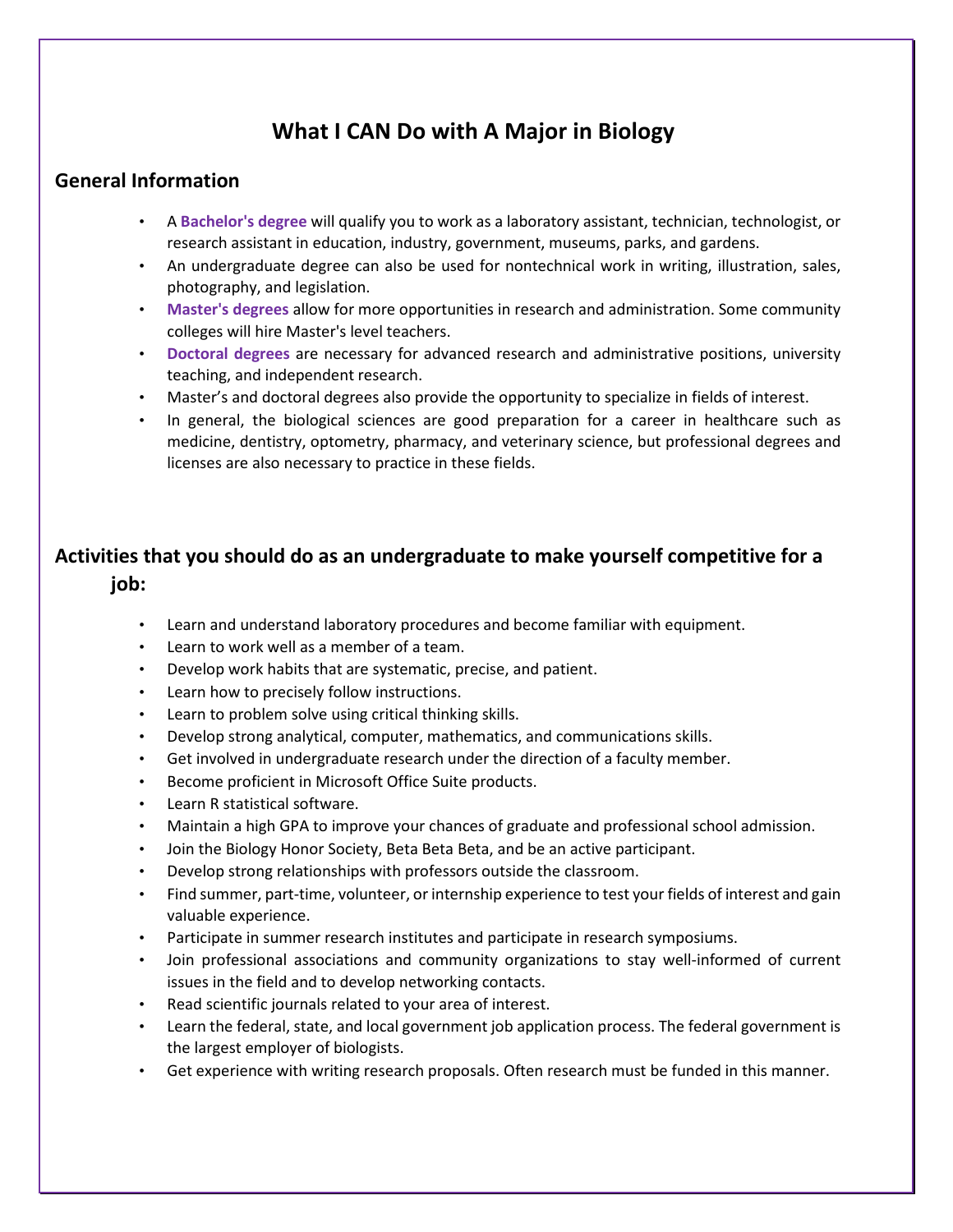With a bachelor's degree in biology, you can be employed in:

- Governmental laboratories such as the Department of Agriculture, Fish and Wildlife Services
- Federal and state laboratories and agencies
- State laboratories and agencies
- Food, chemical, and cosmetic companies
- Agricultural industry including animal and plant breeding and production
- Agricultural experiment stations
- Industry, including wood products, paper, textiles, leather, and electrical equipment
- Colleges and universities
- Professional schools of medicine, dentistry, public health, pharmacy, veterinary medicine
- Pharmaceutical companies
- Public Health Service
- Botanical gardens and arboretums
- Zoos and aquariums
- Conservation agencies
- Environmental agencies
- Environmental research
- Environmental education
- Pollution control agencies
- Museums
- Fish hatcheries and organizations raising fish
- Large producers of seed, livestock, and poultry
- Wildlife preserves and parks
- Nature centers
- Hospitals, medical centers and clinics
- Research laboratories in medical schools
- Independent testing laboratories
- Private research laboratories and service agencies
- Armed services
- Manufacturing firms including pharmaceuticals, animal pharmaceuticals, laboratory equipment, medical supplies, and prostheses
- Chemical manufacturers
- National and international environmental research programs
- Inspection agencies and control boards
- Drug companies
- Biotechnology industry, including bioinformatics

Where you end up being employed depends upon the job market, location of the above facilities, as well as where you are willing to relocate. Finding that initial job may take a lot of work on your part through applications and interviews. Be persistent.